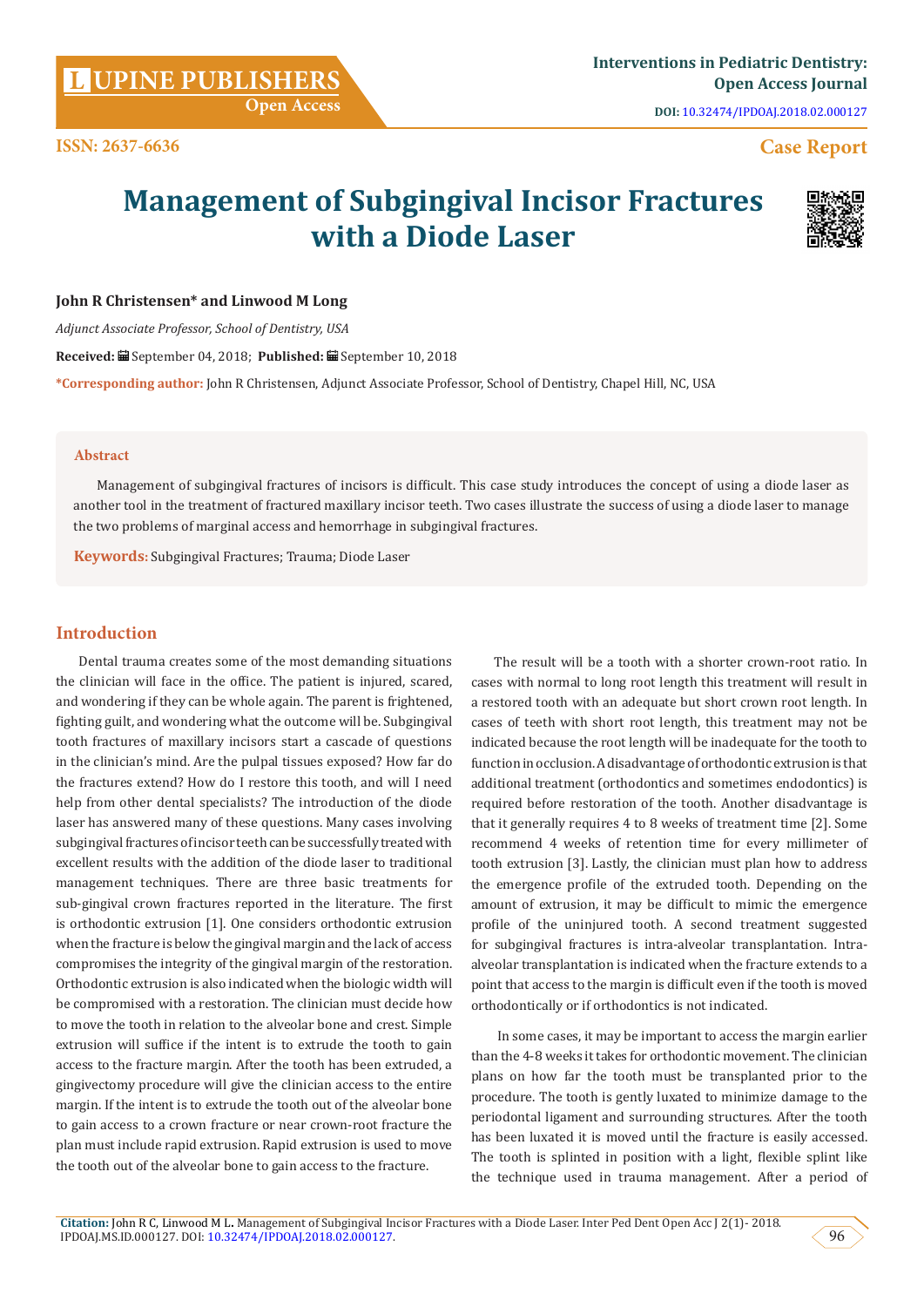healing, the clinician can access the margin of the fracture and create an ideal margin [4]. 1 case report describes how a tooth was completely removed, restored outside the mouth, and reinserted like auto transplantation [5]. The advantage of this approach is twofold. First, the margin of the fracture is easily accessed and restored. The second advantage is the crown root ratio of the tooth remains unchanged. There are disadvantages to this approach (as well as the intra-alveolar transplantation). First, the surgery must be conducted in an atraumatic manner to avoid additional injury to the PDL. The tooth has already sustained an injury and it is imperative to minimize further injury to the periodontal ligament cells. Additional injury will result in ankylosis and the tooth will succumb to replacement resorption.

The other disadvantage is the operator must be well organized to minimize treatment time outside the mouth. As in traumatic avulsions, extraoral time is a factor in how the tooth will recover. In some cases, the extent of the fracture and the number of fractures may result in a situation where the only logical treatment is to remove the tooth. If there is too much damage, orthodontic extrusion or intra-alveolar transplantation are not enough to restore the tooth in a reasonable fashion [6]. Tooth removal is not without complications. Depending on the age of the patient, loss of alveolar bone will compromise prosthetic tooth replacement. In these cases, decoronating, substitution, or auto transplantation can be considered but each have several important considerations that limit these options. The diode laser was introduced to dentistry in the mid-1990s. Diode lasers produce light wavelengths in the 800 to 980 nm range. The wavelength of the laser beam determines the absorption characteristic in biologic tissues. Diode lasers are wellabsorbed by the primary components of gingival tissue; hemoglobin and pigmented tissue. Bone and enamel are not well absorbed so there is little damage or change to hard tissues. Ideally the clinician matches the wavelength of the diode laser to the tissue to provide greater cutting precision with minimal collateral damage.

The removal of soft tissue with a laser is called ablation. The energy of the beam is absorbed in the cell and transformed to heat. At a certain temperature, the cell vaporizes, and the tissue is "cut" by the laser. The diode laser provides many advantages over other techniques to remove soft tissue. First, surgery can often be performed with a strong topical anesthetic. Other advantages include improved hemostasis, reduced intraoperative and postoperative discomfort, decreased postoperative swelling, reduced need for sutures, and decreased bacterial count at the wound site. The disadvantages of laser surgery include slower tissue cutting, delayed healing, and reduced surgical precision. This case report will introduce the concept of using a diode laser to manage the complications of subgingival fractures of teeth. The authors have found that the use of a laser provides better access to the margin of the tooth with reduced hemorrhage. The clinician can restore the tooth with confidence in the marginal integrity of the restoration.

# **Case Report**

#### **Case 1**

A 9.3-year white male presented to the office with a crown fracture of the maxillary central incisors. ET was on the playground when his gym instructor fell on his head. The fall drove ET's face and teeth into the concrete. The teeth were shattered. The mother called and was instructed to bring the patient to the office. The accident occurred at approximately 11 am and the patient was seated at 11:55 am. The health history and trauma history were reviewed. A trauma sheet was started. Examination revealed a slight abrasion under the lower lip but no other soft tissue injuries. After checking all the teeth, it was determined that the maxillary right central incisor had an uncomplicated crown fracture and a subluxation injury. The maxillary left central incisor had a complicated crown fracture with multiple fractures and a subluxation injury (Figures 1a & 1b). 3 periapical radiographs were obtained. The 2 central incisors had open apices with immature root development. The fractures appeared to approximate the root on the left central incisor. The patient was anesthetized with 2.0 ml 2% xylocaine 1:100,000 epinephrine. The teeth were isolated with cotton rolls. The maxillary right central was treated first. The tooth was etched with 30% phosphoric acid and a dent in bonding agent was applied to the tooth. A flowable composite was placed to seal the dentinal tubules and protect the tooth. A final restoration was planned for a later date.



Figure 1(a): Patient ET fell on the playground and suffered an uncomplicated crown fracture on the maxillary right central incisor and a complicated crown fracture on the maxillary left central incisor.



**Figure 1(b):** Multiple subgingival fractures are evident clinically and radiographically on the maxillary left central incisor.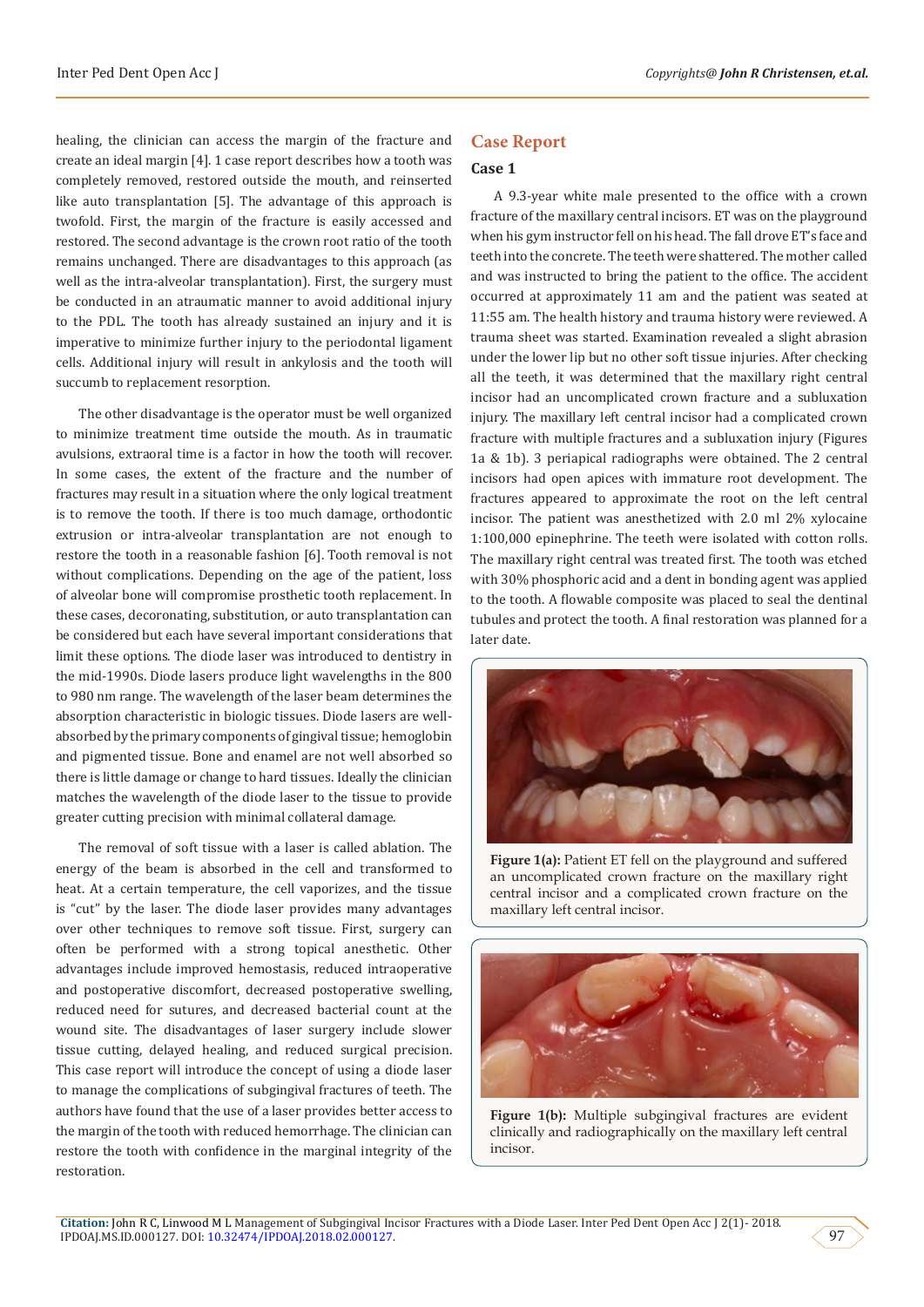

**Figure 1(c):** Multiple subgingival fractures are evident clinically and radiographically on the maxillary left central incisor.

Treatment for the left central incisor was more complicated. Several fragments of tooth were removed to provide access to the coronal pulp tissue. A Cvek pulpotomy was performed on the tooth to a depth of 1mm. Calcium hydroxide powder was placed on the pulpal tissue to a depth of ½ mm. Dycal (Dentsply, York, PA) was placed over the calcium hydroxide powder. The tooth was etched with 30% phosphoric acid. Dentin bonding agent was placed and a flowable composite was used to seal the pulpotomy. The last fragment of tooth was removed at this point. It had been left in place during the pulpotomy because it was felt the hemorrhage from the depth of the point of fracture would be difficult to control and would compromise the Cvek pulpotomy seal. Two possible treatments were considered. The first was to dismiss the patient and have him return to restore the central incisors. The disadvantage of this solution was that the soft tissue repair process would begin, and it would require removal of healing tissue to access the gingival margin of the fracture. This would be difficult to do and there would be a great deal of hemorrhage. The second solution was to use a diode laser to access the margin of the fracture and control the hemorrhage. Both would be a significant advantage in restoring the tooth. A diode laser was used to remove tissue until the margin could be clearly seen. Hemorrhage control was excellent, and restoration could be completed with minimal worry of contamination (Figure 2). A central incisor crown form was used to restore the tooth. A crown form provides a dense and complete fill in addition to simulating tooth size and shape. An appropriate size crown was selected. The crown was fit and cut repeatedly to establish an ideal margin.



**Figure 2(a):** A diode laser was used to expose all the margins of the fracture. Note the excellent hemorrage control.



**Figure 2(b):** A diode laser was used to expose all the margins of the fracture. Note the excellent hemorrage control.

Caulk TPh3 resin shade B1 and A2 (Dentsply Caulk. Milford, DE) were used to fill the crown form. The margins of the tooth were cleaned thoroughly, and 30 % phosphoric acid was applied to the entire tooth including margins. A dentin bonding agent was applied, and the crown form was fit in place. Care was taken to place the crown form as close to the margin as possible to avoid over or under filling the restoration. After the resin was set and finishing procedures were started, the facial surface of the resin was cut with an inverted cone bur. The cut out areas were designed to mimic the variegated surface of the central incisors. They were filled with a white opaque sealant material and the restoration was polished. Periapical radiographs were obtained (Figure 3). The margin was very good, and the patient was dismissed with post-operative instructions for care of the tooth and soft tissues and given a prognosis based on information gleaned from the Andreassen textbook on trauma. The patient returned for follow up examinations in 2 weeks (Figure 4) and 3 months. Periapical radiographs were obtained. The periapical areas of the teeth remained healthy and root formation continued both central incisors.



**Figure 3:** Periapical radiograph immediately after restoration.

# **Case 2**

Patient BS is an 11.7-year-old male. BS was riding his bicycle when he collided with a parked car. The accident occurred at approximately 5:45 pm. His mother called and reported the tooth fragment was in milk. The patient was instructed to come to the office and was seated at 6:25 pm. A trauma sheet was started, and the medical and trauma history were reviewed. Examination revealed all teeth were sound except for the maxillary right central incisor. It had a complicated crown fracture with two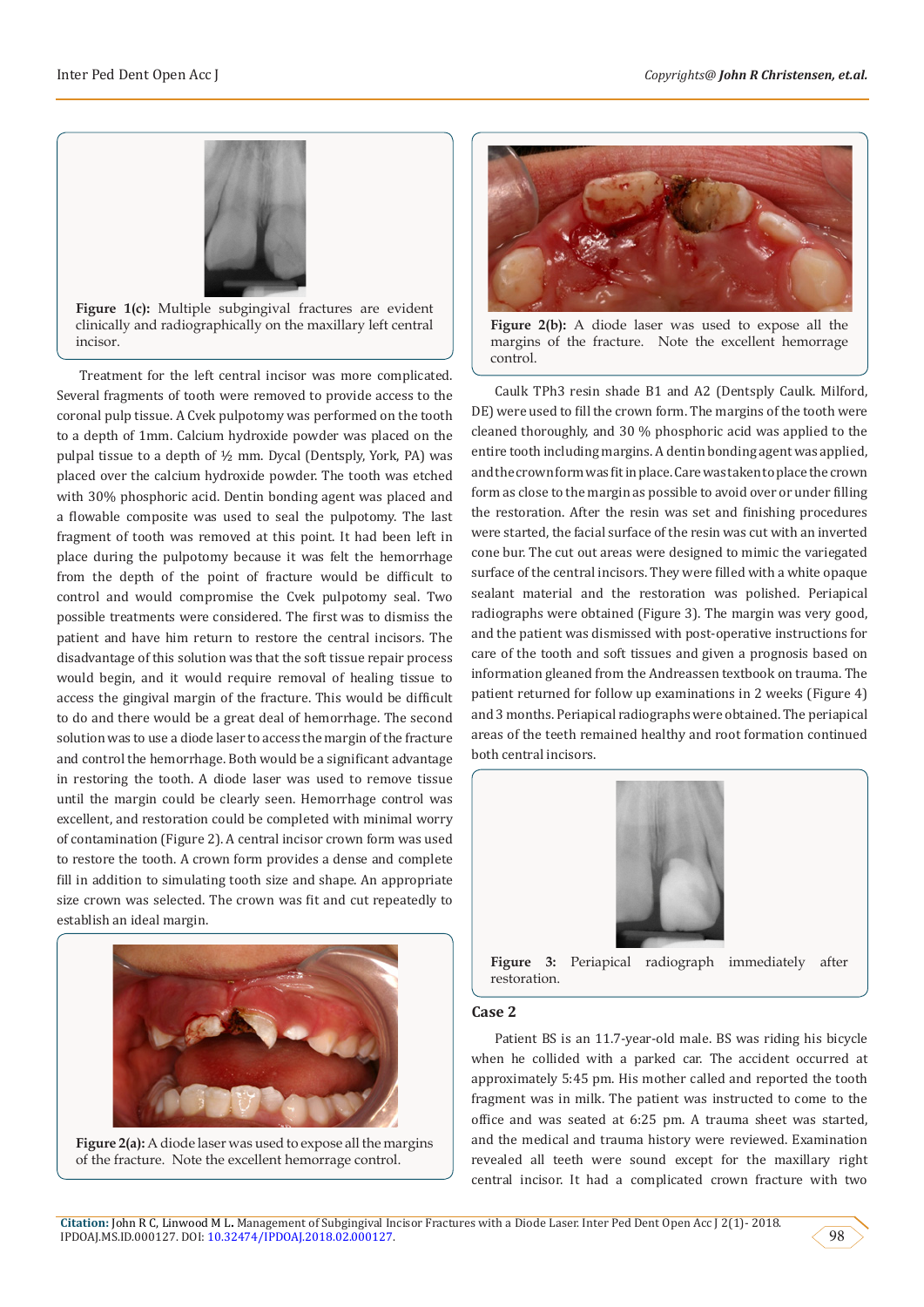visible subgingival fractures and a mild subluxation injury. One of the fragments was detached and comprised most of the fracture. A smaller lingual fracture extended sub gingivally (Figures 5A & 5B). A periapical radiograph was obtained. Root development was complete with a slightly blunted root tip (Figure 5C). The lingual subgingival fracture appeared to extend beyond the CEJ. The patient was anesthetized with 1.2 ml 2% xylocaine 1:100,000 epinephrine and the tooth were isolated with cotton rolls. A Cvek pulpotomy was performed to a depth of 3 mm. Calcium hydroxide powder was placed to a depth of 1 mm and sealed with a layer of glass ionomer cement. The tooth was etched with 30% phosphoric acid and a dent in bonding agent and flowable composite were applied.



**Figure 4:** Photograph of both teeth restored 2 weeks after trauma. Note the gingival healing around the maxillary left central incisor. Probing depths return to normal approximately 1 month after treatment.



Figure 5(a): Patient CS presents with complicated crown fracture of maxillary right central incisor. Note the larger fragment is detached.



**Figure 5(b):** The smaller fragment is on the lingual surface and extends to the CEJ.



**Figure 5(c):** Periapical radiograph shows there are no root fractures. The apex is closed.

 A diode laser was used to gain access to the subgingival margins. The lingual fracture extended just beyond the CEJ but was about 1 mm above the bone level. Access was gained to all margins and hemorrhage controlled with the laser. The tooth was thoroughly cleaned, and the marginal areas lightly cleaned with a flame shaped diamond burr. The tooth was etched with 30% phosphoric acid and a dent in bonding agent was place on the etched areas and cured. The large fragment was bonded into position using a thin layer of A2 shade Caulk TPh3 (Dentsply Caulk. Milford, DE). Excess was removed with an explorer and the resin was cured. A decision was made to use part of a crown form to repair the lingual subgingival fracture rather than bond the small fragment into position. The crown form was cut to match the lingual fragment area. The area was cleaned, etched, and a dent in bonding agent applied. A thin layer of Caulk TPH3 was applied to the inside surface of the crown form and put in place with cotton pliers. It was pressed against the tooth with a plastic instrument and excess was removed. After the lingual area was completed the facial margin was beveled, etched and restored with Caulk TPh3 resin (Figures 6A & 6B).



Figure 6(a): After using the diode laser to locate margins and control hemorrhage, the larger fragment was bonded on the maxillary right central incisor.



**Figure 6(b):** An occlusal view showing the amount of tissue removed to establish necessary access to the lingual margin of the fracture.